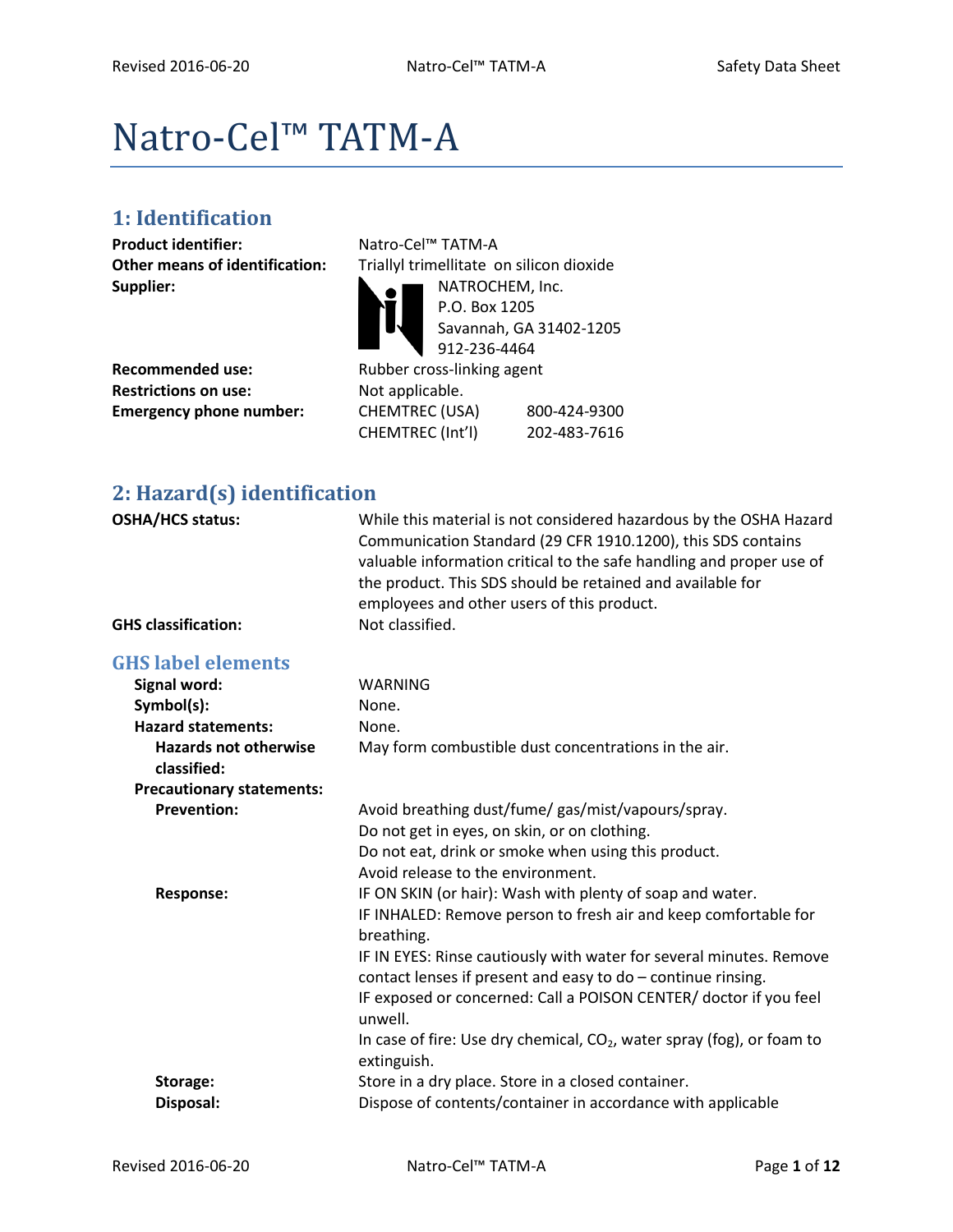regulations. **Supplemental information:** Not applicable.

# **3: Composition**

#### Substance/mixture: Mixture

| Ingredient                       | <b>Synonyms</b> | <b>CAS number</b> | <b>Concentration (%)</b> |
|----------------------------------|-----------------|-------------------|--------------------------|
| Triallyl trimellitate            | TATM            | 2694-54-4         | 70-74                    |
| Silica, amorphous, precipitated, |                 | 112926-00-8       | $26 - 30$                |
| and gel                          |                 |                   |                          |

Contains no detectable crystalline silica (detection limit <0.01% by weight) Any concentration shown as a range is to protect confidentiality or is due to batch variation.

**There are no additional ingredients present which, within the current knowledge of the supplier and in the concentrations applicable, are classified as hazardous to health or the environment and hence require reporting in this section.**

**Occupational exposure limits, if available, are listed in Section 8.**

# **4: First-aid measures**

If ingestion, irritation, any type of overexposure or symptoms of overexposure occur during or persists after use of this product, contact a POISON CONTROL CENTER, EMERGENCY ROOM, OR PHYSICIAN immediately; have SDS information available. Never give anything by mouth to an unconscious or convulsing person.

#### **Description of necessary first aid measures**

| Eye contact:  | Check for and remove any contact lenses. Immediately flush eyes      |
|---------------|----------------------------------------------------------------------|
|               | with running water for at least 15 minutes, keeping eyelids open.    |
|               | Seek immediate medical attention.                                    |
| Inhalation:   | Remove to fresh air. Keep person warm and at rest. If not breathing, |
|               | if breathing is irregular, or if respiratory arrest occurs, provide  |
|               | artificial respiration or oxygen by trained personnel.               |
| Skin contact: | Remove contaminated clothing and shoes. Wash skin thoroughly         |
|               | with soap and water or use recognized skin cleanser. Do NOT use      |
|               | solvents or thinners.                                                |
| Ingestion:    | If swallowed, seek medical advice immediately and show this          |
|               | container or label. Keep person warm and at rest. Do NOT induce      |
|               | vomiting.                                                            |

# **Most important symptoms/effects, acute and delayed.**

| <b>Potential acute health effects</b> |                                                                   |
|---------------------------------------|-------------------------------------------------------------------|
| Eye contact:                          | No significant irritation expected other than possible mechanical |
|                                       | irritation.                                                       |
| Inhalation:                           | Exposure to airborne concentrations above statutory or            |
|                                       | recommended exposure limits may cause irritation of the nose,     |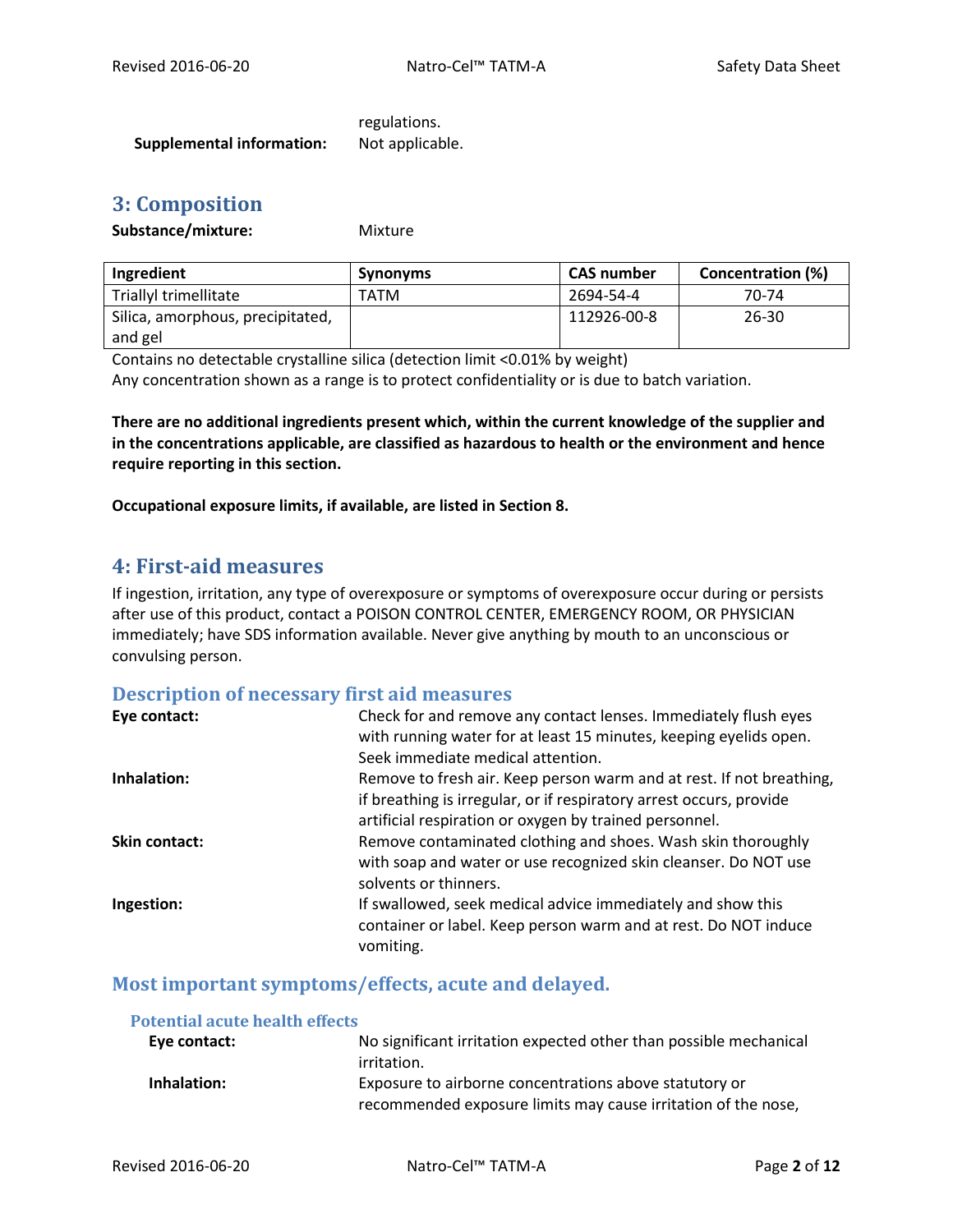|                 | throat, and lungs.                                               |
|-----------------|------------------------------------------------------------------|
| Skin contact: I | Prolonged or repeated contact may dry skin and cause irritation. |
| Ingestion:      | No known significant effects or critical hazards.                |

### **Over-exposure signs/symptoms**

| Eye contact:         | Adverse symptoms may include the following: |
|----------------------|---------------------------------------------|
|                      | Irritation                                  |
|                      | Redness                                     |
| Inhalation:          | Adverse symptoms may include the following: |
|                      | Coughing                                    |
|                      | Respiratory tract irritation                |
| <b>Skin contact:</b> | Adverse symptoms may include the following: |
|                      | <b>Dryness</b>                              |
| Ingestion:           | No specific data.                           |

## **Indication of immediate medical attention and special treatment needed, if necessary**

| Notes to physician:                                               | Treat symptomatically. Contact poison treatment specialist<br>immediately if large quantities have been ingested or inhaled. |
|-------------------------------------------------------------------|------------------------------------------------------------------------------------------------------------------------------|
| <b>Specific treatments:</b><br><b>Protection of first-aiders:</b> | No specific treatment.<br>No action shall be taken involving any personal risk or without<br>suitable training.              |

**See toxicological information (Section 11)**

# **5: Fire-fighting measures**

### **Extinguishing media**

| Suitable extinguishing media:             | Use dry chemical, CO <sub>2</sub> , water spray (fog), or foam.                                                                                                                                     |
|-------------------------------------------|-----------------------------------------------------------------------------------------------------------------------------------------------------------------------------------------------------|
| <b>Unsuitable extinguishing</b><br>media: | Do not use a solid water stream as it may scatter and spread fire.                                                                                                                                  |
| <b>Specific hazards arising from</b>      | Product forms a slippery surface when combined with water.                                                                                                                                          |
| the chemical:                             | Fine dust clouds may form explosive mixtures with air.                                                                                                                                              |
| <b>Hazardous thermal</b>                  | In the event of a fire, hazardous decomposition products may                                                                                                                                        |
| decomposition products:                   | include:                                                                                                                                                                                            |
|                                           | Carbon monoxide                                                                                                                                                                                     |
|                                           | Carbon dioxide                                                                                                                                                                                      |
|                                           | Allylic compounds                                                                                                                                                                                   |
|                                           | Other unidentified organic compounds                                                                                                                                                                |
| Special protective actions for            | No action shall be taken involving any personal risk or without                                                                                                                                     |
| firefighters:                             | proper training.                                                                                                                                                                                    |
| Special protective equipment              | Firefighters and others who may be exposed to products of                                                                                                                                           |
| for firefighters:                         | combustion should wear full firefighting turn out gear (full bunker<br>gear) and self-contained breathing apparatus (SCBA) operated in<br>pressure-demand mode (MSHA/NIOSH approved or equivalent). |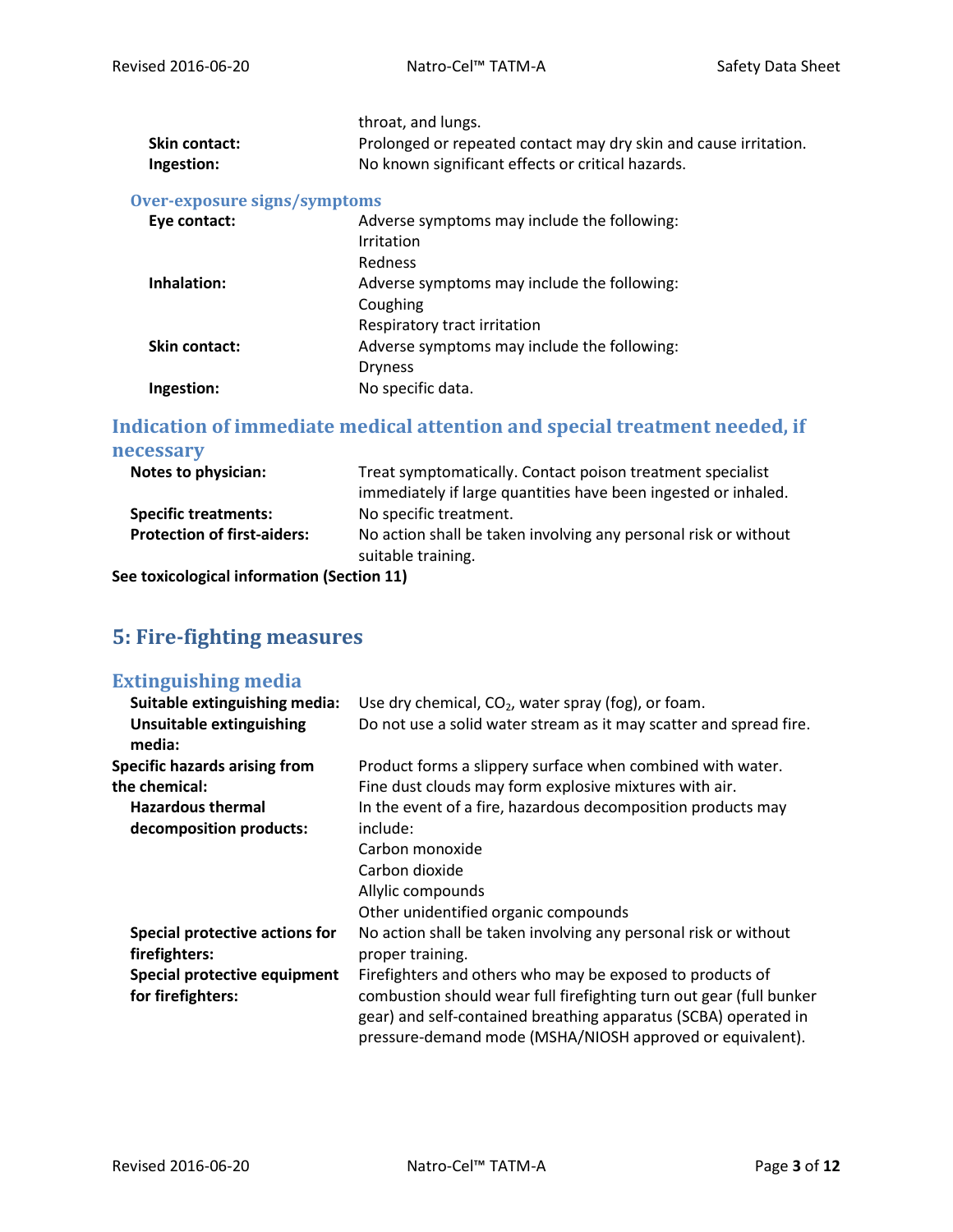# **6: Accidental release measures**

## **Personal precautions, protective equipment, and emergency procedures**

| For non-emergency<br>personnel:   | Keep unnecessary and unprotected personnel from entering. Do not<br>touch or walk through spilled material. Product forms slippery                                           |
|-----------------------------------|------------------------------------------------------------------------------------------------------------------------------------------------------------------------------|
|                                   | surface when combined with water. No action shall be taken                                                                                                                   |
|                                   | involving any personal risk or without suitable training.                                                                                                                    |
| For emergency responders:         | If specialized clothing is required to deal with the spillage, take note                                                                                                     |
|                                   | of any information in Section 8 on suitable and unsuitable materials.                                                                                                        |
|                                   | See also the information immediately above in "For non-emergency<br>personnel".                                                                                              |
| <b>Environmental precautions:</b> | Avoid release to sewers, waterways, soil, or air. Inform the relevant<br>authorities if the product has caused environmental pollution<br>(sewers, waterways, soil, or air). |
|                                   |                                                                                                                                                                              |

## **Methods and materials for containment and cleaning up**

| Small spill: | Avoid generating dust. Vacuum or sweep up material and place in a |
|--------------|-------------------------------------------------------------------|
|              | designated, labeled waste container.                              |
| Large spill: | Avoid generating dust. Vacuum or sweep up material and place in a |
|              | designated, labeled waste container.                              |
|              | aa Caatlan 4 fan aman-sean is santaat infamisation                |

**See Section 1 for emergency contact information.**

**See Section 8 for information on appropriate personal protective equipment. See Section 13 for additional waste treatment information.**

# **7: Handling and storage**

# **Precautions for safe handling**

| Put on appropriate personal protective equipment (see Section 8).                                                                                                                                                                                                                                                                                                                                                                                                                       |
|-----------------------------------------------------------------------------------------------------------------------------------------------------------------------------------------------------------------------------------------------------------------------------------------------------------------------------------------------------------------------------------------------------------------------------------------------------------------------------------------|
| Eating, drinking, and smoking should be prohibited in areas where                                                                                                                                                                                                                                                                                                                                                                                                                       |
| this material is handled, stored, and processed. Workers should<br>wash hands and face before eating, drinking, and smoking. Remove<br>contaminated clothing and protective equipment before entering<br>eating areas. When transferring material into flammable solvents,<br>use proper grounding to avoid electrical sparks. Avoid alteration of<br>product properties before use. Calcining (which may result in<br>crystalline silica formation) or mixing with additives may alter |
| toxicological properties.                                                                                                                                                                                                                                                                                                                                                                                                                                                               |
| See also Section 8 for additional information on hygiene measures.                                                                                                                                                                                                                                                                                                                                                                                                                      |
| Store in accordance with local regulations. Store in original container<br>protected from direct sunlight in a dry, cool, and well-ventilated area<br>away from incompatible materials (see Section 10) and food and<br>drink. Keep container tightly closed and sealed until ready for use.<br>Do not store in unlabeled containers.                                                                                                                                                   |
|                                                                                                                                                                                                                                                                                                                                                                                                                                                                                         |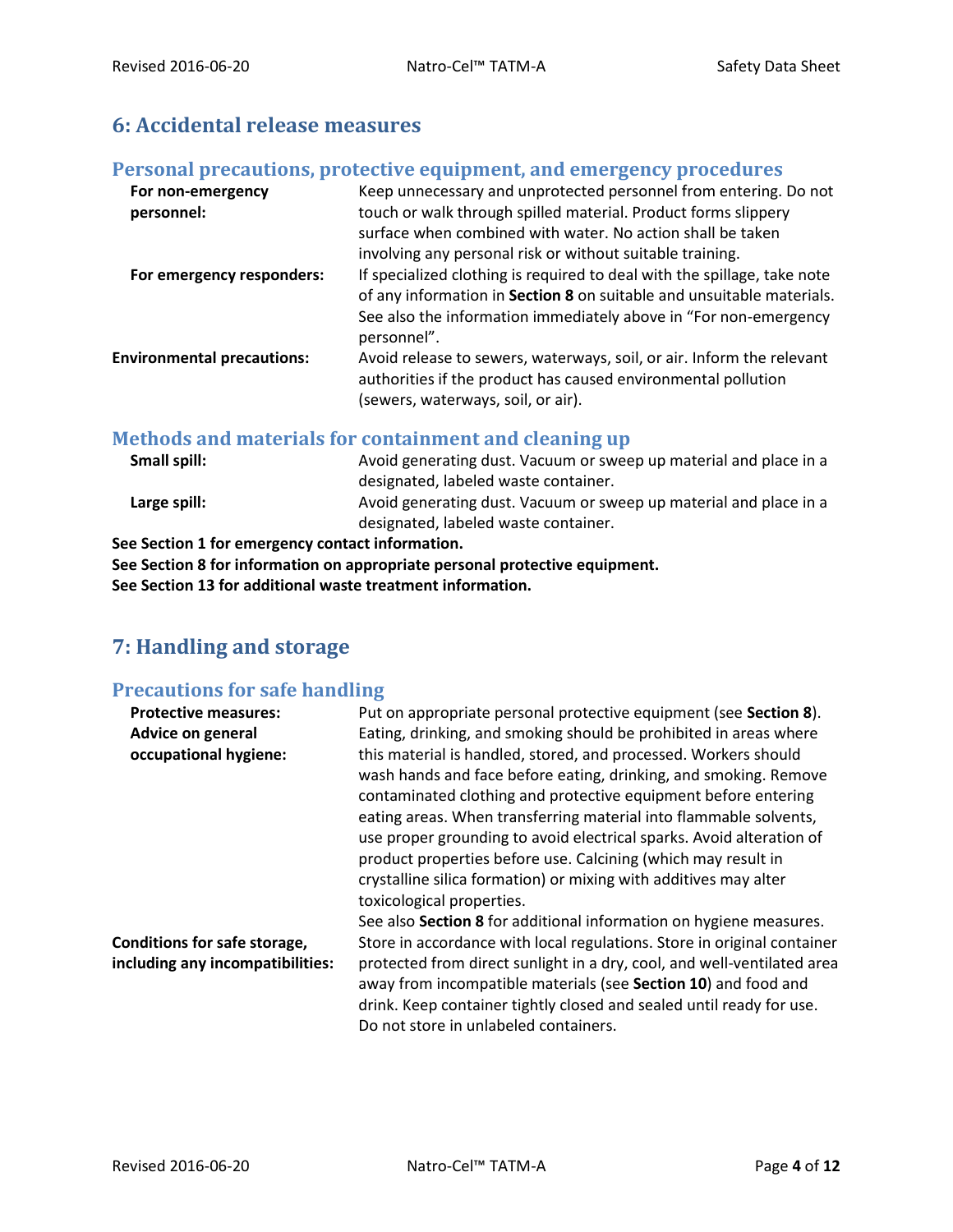# **8: Exposure controls/personal protection**

# **Control parameters**

| <b>Occupational exposure limits</b> |  |  |
|-------------------------------------|--|--|
|                                     |  |  |

| Ingredient                     | <b>OSHA PEL</b>                                                      | <b>ACGIH TLV</b>                                                     | <b>NIOSH REL</b>                                                     |
|--------------------------------|----------------------------------------------------------------------|----------------------------------------------------------------------|----------------------------------------------------------------------|
| Triallyl trimellitate          | Not established.                                                     | Not established.                                                     | Not established.                                                     |
| <b>Recommended monitoring</b>  |                                                                      | If this product contains ingredients with exposure limits, personal, |                                                                      |
| procedures:                    | workplace atmosphere, or biological monitoring may be required to    |                                                                      |                                                                      |
|                                | determine the effectiveness of the ventilation or other control      |                                                                      |                                                                      |
|                                | measures and/or the necessity to use respiratory protective          |                                                                      |                                                                      |
|                                | equipment. Reference should be made to appropriate monitoring        |                                                                      |                                                                      |
|                                | standards. Reference to national guidance documents for methods      |                                                                      |                                                                      |
|                                | for the determination of hazardous substances will also be required. |                                                                      |                                                                      |
| <b>Appropriate engineering</b> |                                                                      | Good general ventilation should be sufficient to control worker      |                                                                      |
| controls:                      | exposure to airborne contaminants.                                   |                                                                      |                                                                      |
| <b>Environmental exposure</b>  |                                                                      | Emissions from ventilation or work process equipment should be       |                                                                      |
| controls:                      |                                                                      | checked to ensure that they comply with the requirements of          |                                                                      |
|                                |                                                                      |                                                                      | environmental protection legislation. In some cases, fume scrubbers, |
|                                |                                                                      | filters, or engineering modifications to process equipment will be   |                                                                      |
|                                |                                                                      | necessary to reduce emissions to acceptable levels.                  |                                                                      |

# **Individual protection measures**

| <b>Hygiene measures:</b>       | Wash hands, forearms, and face thoroughly after handling chemical<br>products, before eating, smoking, and using the lavatory, and at the<br>end of the working period. Appropriate techniques should be used to<br>remove potentially contaminated clothing. Wash contaminated<br>clothing before reusing. Ensure that eyewash stations and safety<br>showers are close to the workstation location. |
|--------------------------------|-------------------------------------------------------------------------------------------------------------------------------------------------------------------------------------------------------------------------------------------------------------------------------------------------------------------------------------------------------------------------------------------------------|
| Eye/face protection:           | Safety eyewear complying with an approved standard should be<br>used when a risk assessment indicates this is necessary to avoid<br>exposure to liquid splashes, mists, gases, or dusts. If contact is<br>possible, the following protection should be worn, unless the<br>assessment indicates a higher degree of protection: splash goggles.                                                        |
| <b>Skin protection</b>         |                                                                                                                                                                                                                                                                                                                                                                                                       |
| Hand protection:               | Chemical-resistant, impervious gloves complying with an approved<br>standard should be worn at all times when handling chemical<br>products if a risk assessment indicates this is necessary. When<br>handling hot material, wear heat-resistant gloves that are able to<br>withstand the temperature of molten product.                                                                              |
| <b>Body protection:</b>        | Personal protective equipment for the body should be selected<br>based on the task being performed and the risks involved and should<br>be approved by a specialist before handling this product.                                                                                                                                                                                                     |
| Other skin protection:         | Appropriate footwear and any additional skin protection measures<br>should be selected based on the task being performed and the risks<br>involved and should be approved by a specialist before handling this<br>product.                                                                                                                                                                            |
| <b>Respiratory protection:</b> | Respirator selection must be based on known or anticipated                                                                                                                                                                                                                                                                                                                                            |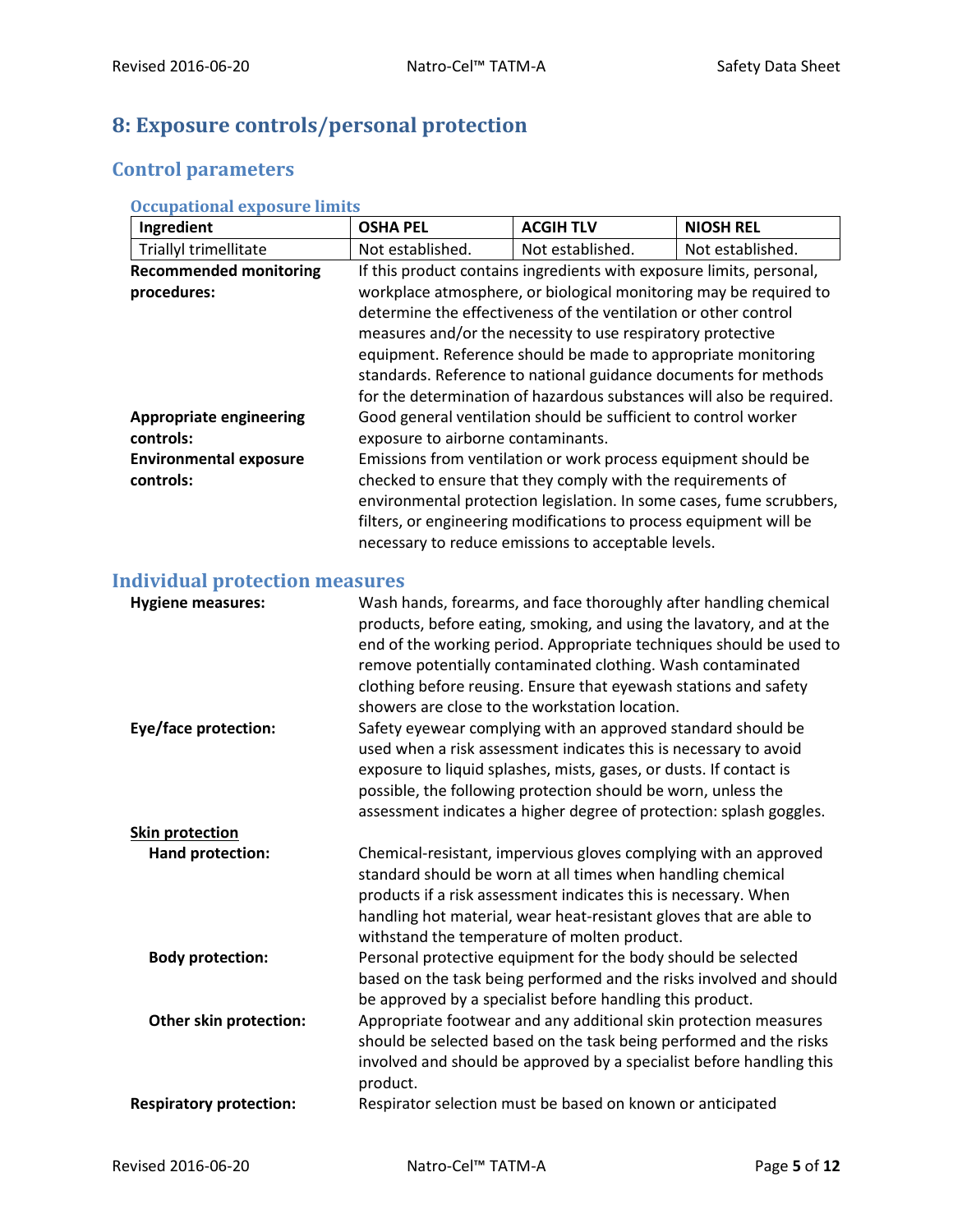exposure levels, the hazards of the product and the safe working limits of the selected respirator. If workers are exposed to concentrations above the exposure limit, they must use appropriate, certified respirators. Use a properly fitted, air-purifying or air-fed respirator complying with an approved standard if a risk assessment indicates this is necessary.

# **9: Physical and chemical properties**

#### **Appearance**

| <b>Physical state:</b>            | Powder, solid, or granular solid. |
|-----------------------------------|-----------------------------------|
| Color:                            | White to off-white.               |
| Odor:                             | Mild ester.                       |
| <b>Odor threshold:</b>            | Not available.                    |
| pH:                               | Not available.                    |
| <b>Melting/freezing point:</b>    | Not available.                    |
| <b>Boiling point and range:</b>   | Not available.                    |
| Flash point:                      | Not available.                    |
| <b>Evaporation rate:</b>          | Not available.                    |
| Flammability:                     | Not available.                    |
| <b>Flammability or explosive</b>  | Not available.                    |
| limits:                           |                                   |
| Vapor pressure:                   | Not available.                    |
| Vapor density:                    | Not available.                    |
| <b>Relative density:</b>          | Not available.                    |
| Solubility:                       | Not available.                    |
| <b>Partition coefficient: n-</b>  | Not available.                    |
| octanol/water:                    |                                   |
| <b>Auto-ignition temperature:</b> | Not available.                    |
| <b>Decomposition temperature:</b> | Not available.                    |
| <b>Viscosity:</b>                 | Not applicable.                   |

# **10: Stability and reactivity**

| <b>Reactivity:</b>                            | No specific test data related to reactivity available for this product or<br>its ingredients.         |
|-----------------------------------------------|-------------------------------------------------------------------------------------------------------|
| <b>Chemical stability:</b>                    | This product is stable.                                                                               |
| <b>Possibility of hazardous</b><br>reactions: | Polymerization may occur.                                                                             |
| <b>Conditions to avoid:</b>                   | High temperature (>800°C) treatment (calcining), which may result in<br>crystalline silica formation. |
|                                               | Avoid exposure to UV light.                                                                           |
|                                               | Avoid temperatures above 200°F.                                                                       |
|                                               | Avoid alteration of product properties before use. Calcining or                                       |
|                                               | mixing with additives may alter toxicological properties.                                             |
|                                               | Avoid generating dust.                                                                                |
|                                               | Refer to protective measures listed in Sections 7 and 8.                                              |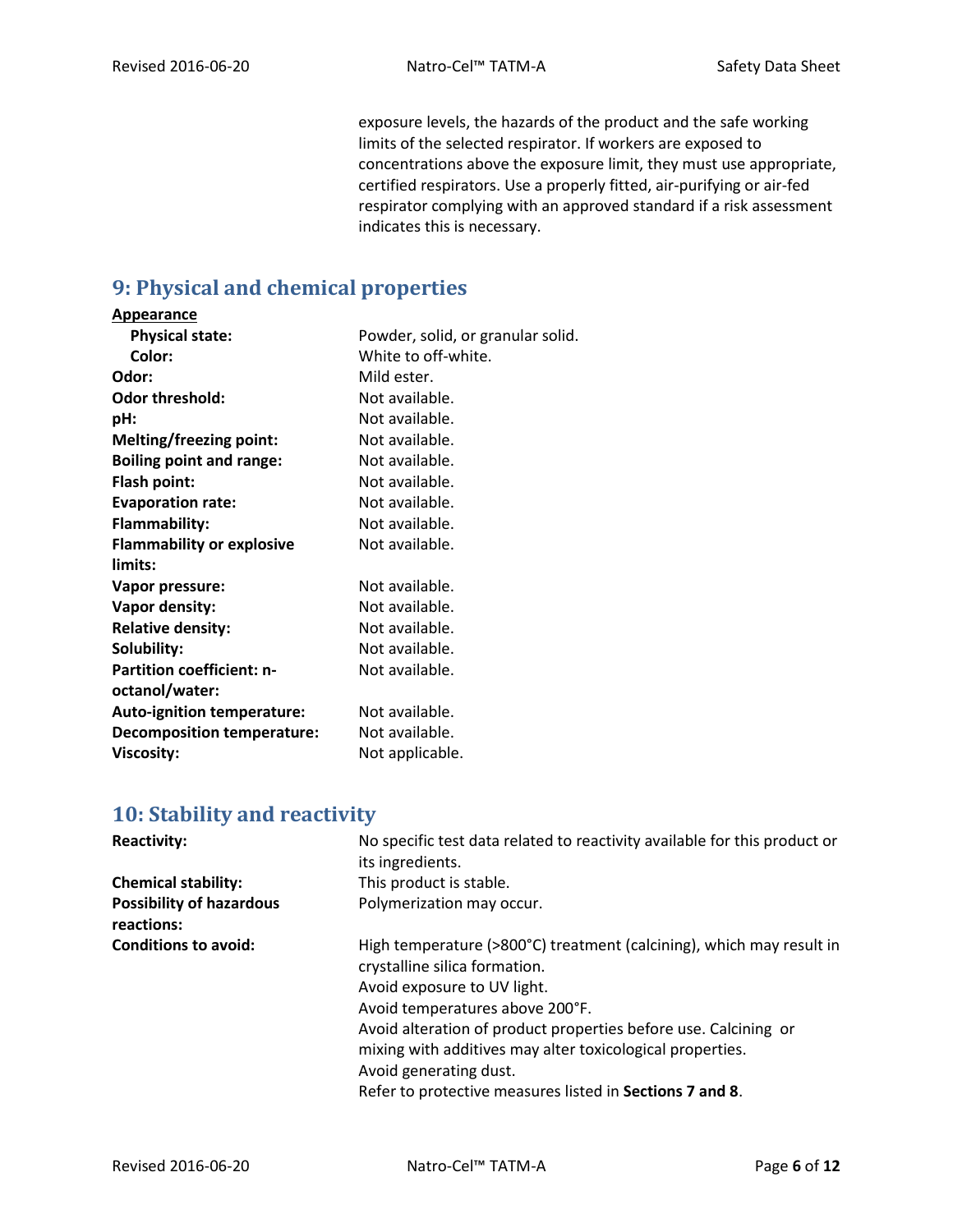| Incompatible materials:        | Reactive or incompatible with the following materials:<br>Acids<br>Oxidizing materials<br>Strong alkalis<br>Under certain conditions, magnesium oxide becomes an active |
|--------------------------------|-------------------------------------------------------------------------------------------------------------------------------------------------------------------------|
|                                | hydrolysis catalyst and can produce allyl alcohol.                                                                                                                      |
| <b>Hazardous decomposition</b> | In the event of a fire, hazardous decomposition products may                                                                                                            |
| products:                      | include:                                                                                                                                                                |
|                                | Carbon monoxide                                                                                                                                                         |
|                                | Carbon dioxide                                                                                                                                                          |
|                                | Allylic compounds                                                                                                                                                       |
|                                | Other unidentified organic compounds                                                                                                                                    |

# **11: Toxicological information**

# **Information on toxicological effects**

| <b>Acute toxicity</b>                                   |                 |                                                   |                                                         |  |
|---------------------------------------------------------|-----------------|---------------------------------------------------|---------------------------------------------------------|--|
| <b>Conclusion/summary:</b>                              |                 |                                                   | No known significant effects or critical hazards.       |  |
| Irritation/corrosion                                    |                 |                                                   |                                                         |  |
| <b>Conclusion/summary</b>                               |                 |                                                   |                                                         |  |
| Skin:                                                   |                 | No known significant effects or critical hazards. |                                                         |  |
| Eyes:                                                   |                 | No known significant effects or critical hazards. |                                                         |  |
| <b>Respiratory:</b>                                     |                 |                                                   | No known significant effects or critical hazards.       |  |
| Sensitization                                           |                 |                                                   |                                                         |  |
| Conclusion/summary:                                     |                 |                                                   |                                                         |  |
| Skin:                                                   |                 |                                                   | No known significant effects or critical hazards.       |  |
| <b>Respiratory:</b>                                     |                 |                                                   | No known significant effects or critical hazards.       |  |
| <b>Mutagenicity:</b>                                    |                 |                                                   |                                                         |  |
| <b>Conclusion/summary:</b>                              |                 |                                                   | No known significant effects or critical hazards.       |  |
| Carcinogenicity                                         |                 |                                                   |                                                         |  |
| <b>Conclusion/summary:</b>                              |                 |                                                   | No known significant effects or critical hazards.       |  |
| <b>Classification</b>                                   |                 |                                                   |                                                         |  |
|                                                         |                 |                                                   |                                                         |  |
| Ingredient                                              | <b>OSHA</b>     | <b>IARC</b>                                       | <b>NTP</b>                                              |  |
| Silica, amorphous,                                      |                 | 3                                                 | $\overline{a}$                                          |  |
| precipitated, and gel                                   |                 |                                                   |                                                         |  |
| <b>Carcinogen classification code:</b>                  |                 |                                                   |                                                         |  |
| IARC:                                                   | 1, 2A, 2B, 3, 4 |                                                   |                                                         |  |
| NTP:                                                    |                 |                                                   | [Known/Reasonably anticipated] to be a human carcinogen |  |
| OSHA:<br>$\ddot{}$                                      |                 |                                                   |                                                         |  |
| Not listed/regulated: -<br><b>Reproductive toxicity</b> |                 |                                                   |                                                         |  |
| <b>Conclusion/summary:</b>                              |                 |                                                   | No known significant effects or critical hazards.       |  |
| <b>Teratogenicity</b>                                   |                 |                                                   |                                                         |  |
| <b>Conclusion/summary:</b>                              |                 |                                                   | No known significant effects or critical hazards.       |  |
| Specific target organ toxicity (single exposure)        |                 |                                                   |                                                         |  |
| Not available.                                          |                 |                                                   |                                                         |  |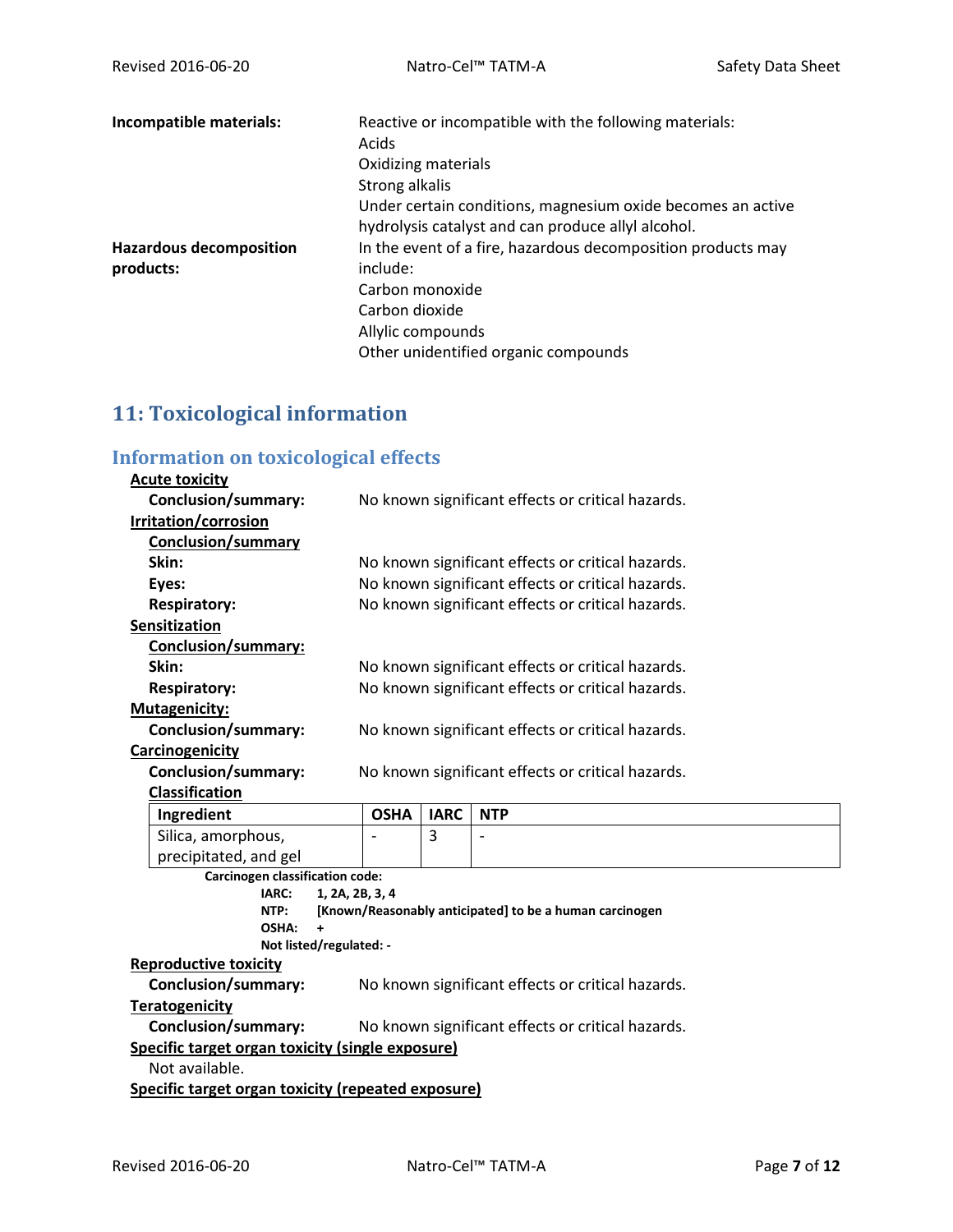| Not available.                                   |                                                                                                     |
|--------------------------------------------------|-----------------------------------------------------------------------------------------------------|
| <b>Target organs</b>                             | Contains material which may cause damage to the following organs:<br>upper respiratory tract, eyes. |
| <b>Aspiration hazard</b><br>Not available.       |                                                                                                     |
| Information on the likely routes<br>of exposure: | Routes of entry anticipated: oral, dermal, inhalation.                                              |
|                                                  |                                                                                                     |

# **Potential acute health effects**

| Eye contact:         | No significant irritation expected other than possible mechanical |
|----------------------|-------------------------------------------------------------------|
|                      | irritation.                                                       |
| Inhalation:          | Exposure to airborne concentrations above statutory or            |
|                      | recommended exposure limits may cause irritation of the nose,     |
|                      | throat, and lungs.                                                |
| <b>Skin contact:</b> | Prolonged or repeated contact may dry skin and cause irritation.  |
| Ingestion:           | No known significant effects or critical hazards.                 |

# **Symptoms related to the physical, chemical, and toxicological characteristics**

| Eye contact:         | Adverse symptoms may include the following: |
|----------------------|---------------------------------------------|
|                      | Irritation                                  |
|                      | <b>Redness</b>                              |
| Inhalation:          | Adverse symptoms may include the following: |
|                      | Coughing                                    |
|                      | Respiratory tract irritation                |
| <b>Skin contact:</b> | Adverse symptoms may include the following: |
|                      | <b>Dryness</b>                              |
| Ingestion:           | No specific data.                           |

# **Delayed and immediate effects and also chronic effects from short- and longterm exposure**

| <b>Conclusion/summary:</b> | An epidemiological study was conducted which included 165<br>precipitated silica workers who had been exposed an average time of<br>8.6 years. Of these 165 workers, 44 had been exposed for an average<br>of 18 years. No adverse effects were noted in complete medical<br>examinations (including chest roentgenograms) of these workers.<br>Pulmonary function decrements were correlated only with smoking<br>and age but not with the degree or duration of dust exposures.<br>Laboratory studies have also been conducted in small animals via<br>inhalation of levels of precipitated silica dust of up to 126 mg/m <sup>3</sup> per<br>periods from six months to two years. Although precipitated silica<br>was temporarily deposited in animals' lungs, most of the deposited<br>material was cleared soon after the dust exposure ended. The results<br>of all studies performed by, or known to, PPG indicated a very low<br>order of pulmonary activity for synthetic precipitated silicas. PPG<br>recommends that persons with breathing problems or lung disease<br>should not work in dusty areas unless a physician approves and |
|----------------------------|----------------------------------------------------------------------------------------------------------------------------------------------------------------------------------------------------------------------------------------------------------------------------------------------------------------------------------------------------------------------------------------------------------------------------------------------------------------------------------------------------------------------------------------------------------------------------------------------------------------------------------------------------------------------------------------------------------------------------------------------------------------------------------------------------------------------------------------------------------------------------------------------------------------------------------------------------------------------------------------------------------------------------------------------------------------------------------------------------------------------------------------------------|
|                            | certifies their fitness to wear respiratory protection.                                                                                                                                                                                                                                                                                                                                                                                                                                                                                                                                                                                                                                                                                                                                                                                                                                                                                                                                                                                                                                                                                            |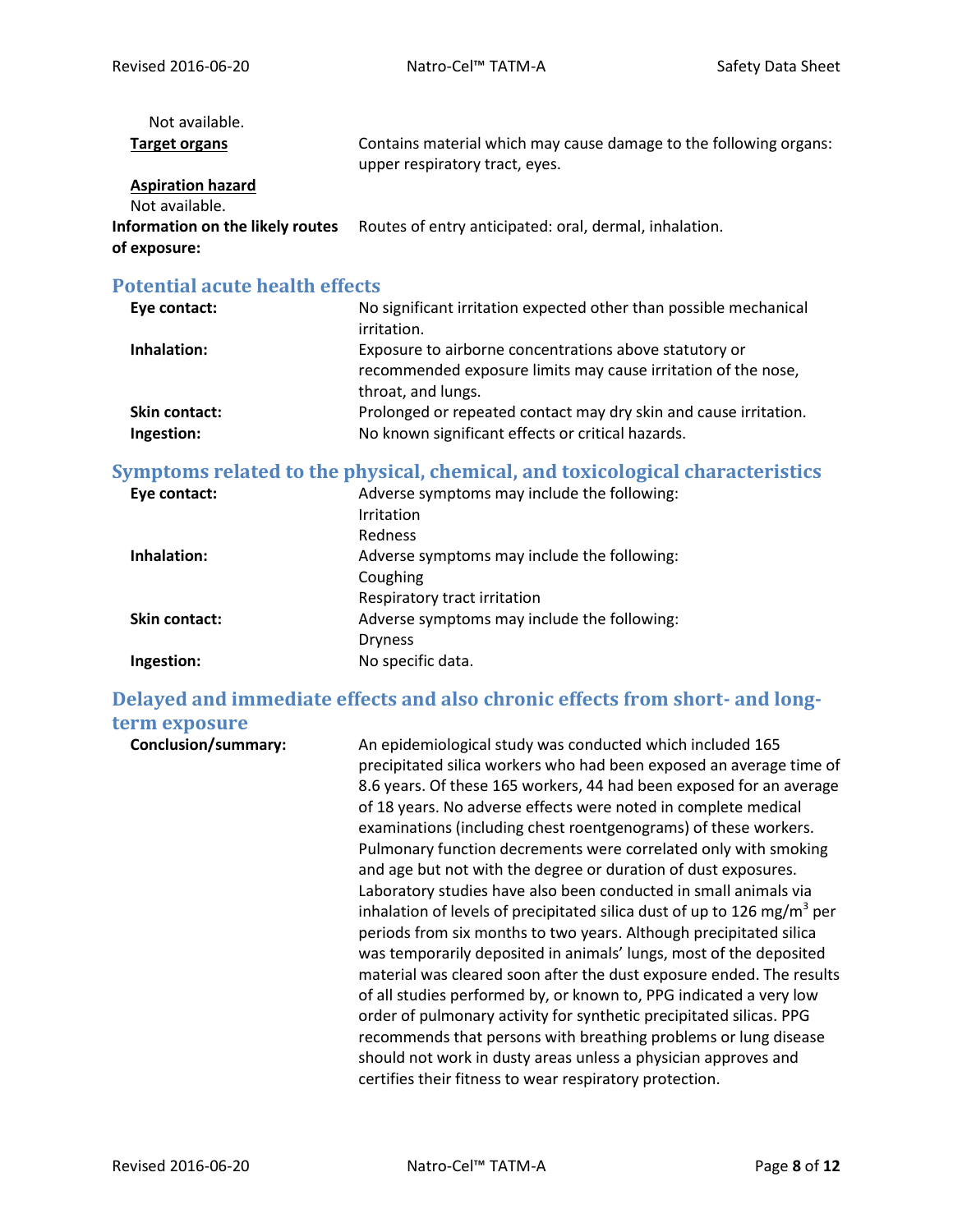#### **Short-term exposure**

| <b>Potential immediate</b>       | No significant irritation expected other than possible mechanical |
|----------------------------------|-------------------------------------------------------------------|
| effects                          | irritation.                                                       |
| <b>Potential delayed effects</b> | Prolonged or repeated contact may dry skin and cause irritation.  |

#### **Long-term exposure**

| <b>Potential immediate</b>       | Repeated or prolonged inhalation of dust may lead to chronic |
|----------------------------------|--------------------------------------------------------------|
| effects                          | respiratory irritation.                                      |
| <b>Potential delayed effects</b> | Repeated or prolonged inhalation of dust may lead to chronic |
|                                  | respiratory irritation.                                      |

#### **Potential chronic health effects**

| General:                      | No known significant effects or critical hazards. |
|-------------------------------|---------------------------------------------------|
| Carcinogenicity:              | No known significant effects or critical hazards. |
| <b>Mutagenicity:</b>          | No known significant effects or critical hazards. |
| Teratogenicity:               | No known significant effects or critical hazards. |
| <b>Developmental effects:</b> | No known significant effects or critical hazards. |
| <b>Fertility effects:</b>     | No known significant effects or critical hazards. |

# **Numerical measures of toxicity**

**Acute toxicity estimates** Not available.

# **12: Ecological information**

#### **Toxicity**

| Ingredient            | <b>Result</b>                | <b>Species</b>           | <b>Exposure</b> |
|-----------------------|------------------------------|--------------------------|-----------------|
| Silica, amorphous,    | $NOEC > 1000$ ppm            | Daphnia – daphnia magna  | 24 hours        |
| precipitated, and gel | Acute NOEC > 10000 ppm fresh | Fish                     | 96 hours static |
|                       | water                        |                          |                 |
|                       | Acute NOEC $> 10000$ ppm     | Fish – brachydanio rerio | 4 days static   |

# **Persistence and degradability**

| Ingredient            | <b>Aquatic half-life</b> | <b>Photolysis</b>        | <b>Biodegradability</b> |
|-----------------------|--------------------------|--------------------------|-------------------------|
| Silica, amorphous,    |                          |                          | Not readily             |
| precipitated, and gel |                          |                          |                         |
| Triallyl trimellitate |                          | $\overline{\phantom{0}}$ | Not expected            |

# **Bioaccumulative potential**

| Ingredient            | LogP <sub>ow</sub> | <b>BCF</b> | Potential |
|-----------------------|--------------------|------------|-----------|
| Silica, amorphous,    |                    |            | low       |
| precipitated, and gel |                    |            |           |

## **Mobility in soil**

| Soil/water partition     |  |
|--------------------------|--|
| coefficient $(K_{OC})$ : |  |

Not available.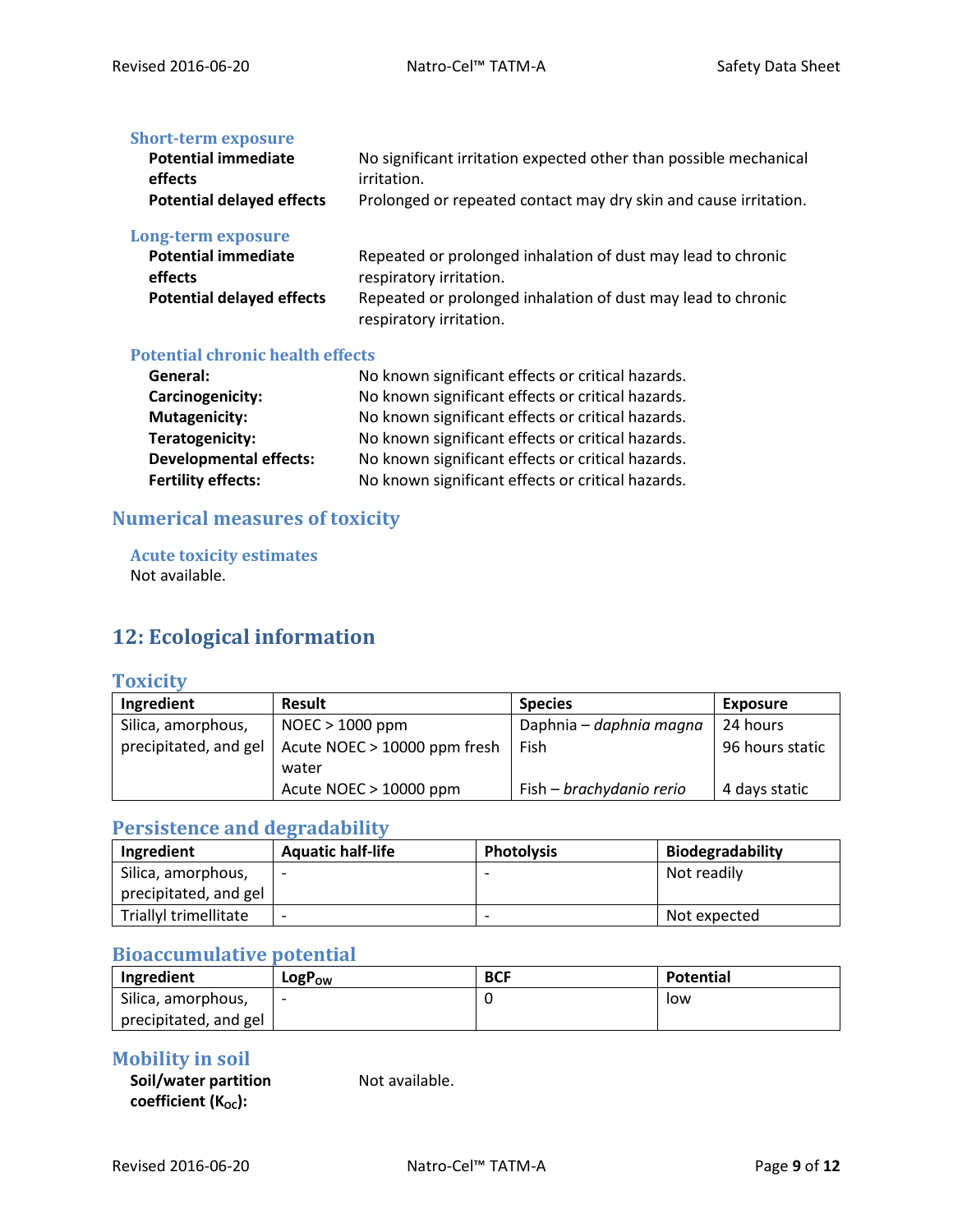**Other adverse effects:** No known significant effects or critical hazards.

## **13: Disposal considerations**

| <b>Disposal methods:</b> | The generation of waste should be avoided or minimized wherever    |
|--------------------------|--------------------------------------------------------------------|
|                          | possible. Disposal of this product, solutions, and any by-products |
|                          | should at all times comply with the requirements of environmental  |
|                          | protection and waste disposal legislation and any regional local   |
|                          | authority requirements.                                            |

**Disposal should be in accordance with applicable regional, national, and local laws and regulations.**

**Refer to Sections 6, 7, and 8 for additional information on accidental release measures, handling and storage, and exposure controls.**

# **14: Transport information**

|                                                  | <b>DOT</b>      | <b>IMDG</b>              | <b>IATA</b>     |
|--------------------------------------------------|-----------------|--------------------------|-----------------|
| <b>UN number</b>                                 | Not regulated.  | Not regulated.           | Not regulated.  |
| UN proper shipping name                          |                 | $\overline{\phantom{a}}$ |                 |
| <b>Transport hazard class(es)</b>                |                 |                          |                 |
| Packing group                                    |                 |                          |                 |
| <b>Environmental hazards</b>                     | No.             | No.                      | No.             |
| <b>Marine pollutant substances</b>               | Not applicable. | Not applicable.          | Not applicable. |
| <b>Additional information</b>                    |                 | $\overline{\phantom{0}}$ |                 |
| $\sim$ $\sim$ $\sim$ $\sim$ $\sim$ $\sim$ $\sim$ |                 |                          |                 |

**Special precautions for user: Transport within user's premises:** always transport in closed containers that are upright and secure. Ensure that persons transporting the product know what to do in the event of an accident or spillage. Not available.

**Transport in bulk according to Annex II of MARPOL 73/78 and the IBC code:**

# **15: Regulatory information**

#### **Inventory status**

| <b>United States inventory (TSCA</b><br>$8b$ : | All components are listed or exempted.                                                    |
|------------------------------------------------|-------------------------------------------------------------------------------------------|
| <b>Australia inventory (AICS):</b>             | All components are listed or exempted.                                                    |
| <b>Canada inventory (DSL):</b>                 | All components are listed or exempted.                                                    |
| <b>China inventory (IECSC):</b>                | All components are listed or exempted.                                                    |
| <b>Europe inventory (REACH):</b>               | All components are listed or exempted.                                                    |
| Japan inventory (ENCS):                        | Please contact your supplier for information on the inventory status<br>of this material. |
| Korea inventory (KECI):                        | All components are listed or exempted.                                                    |
| <b>New Zealand inventory (NZIoC):</b>          | All components are listed or exempted.                                                    |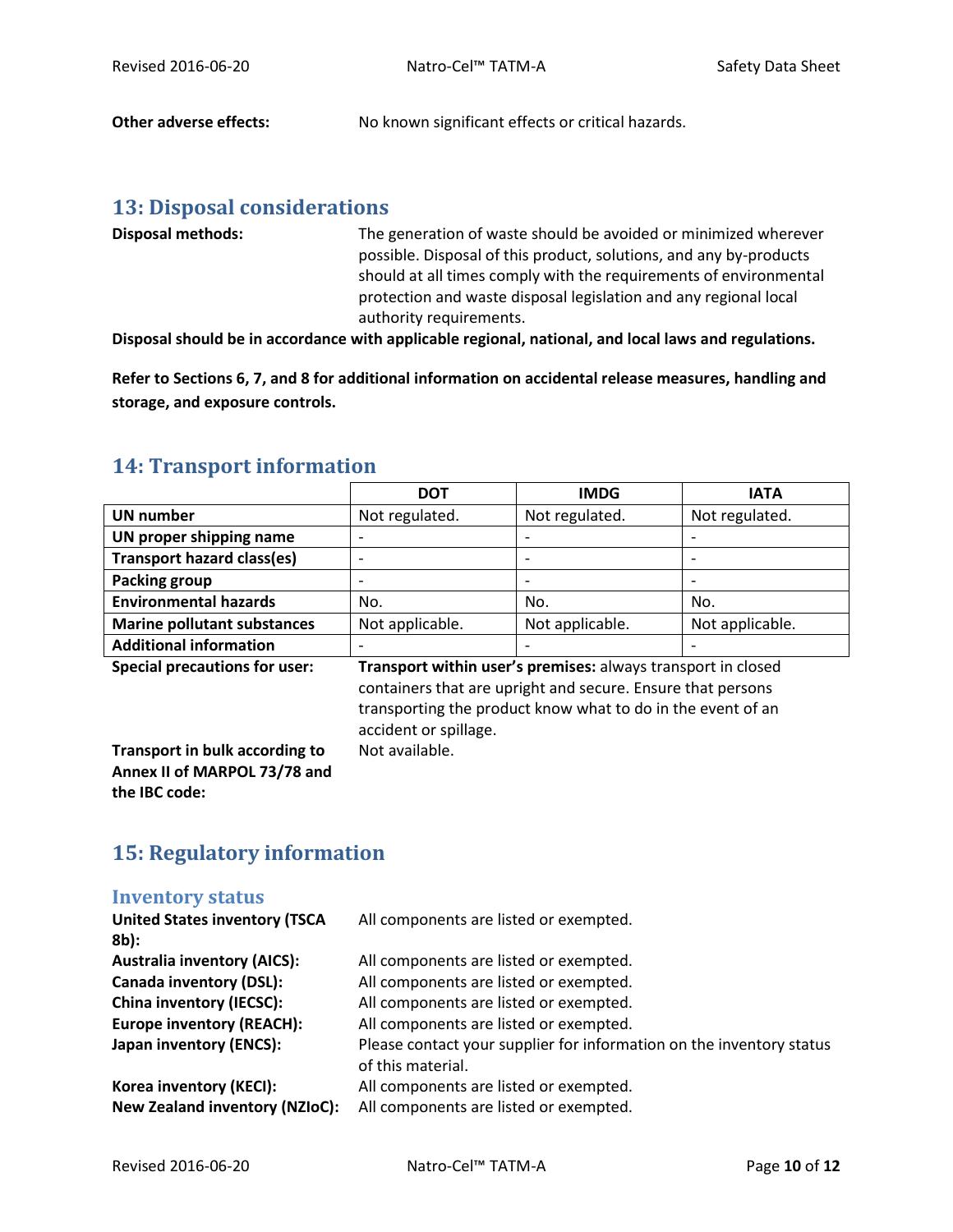**Philippines inventory (PICCS):** All components are listed or exempted.

# **United States**

#### **US Federal regulations:**

#### *SARA Title III*

#### **Section 302 – Extremely Hazardous Chemicals:**

The components in this product are either not SARA Section 302 regulated or are regulated but present in negligible concentrations.

#### **Section 311/312 – Hazard Categories:**

The components in this product are either not SARA Section 311/312 regulated or are regulated but present in negligible concentrations.

| Ingredient            | Acute | <b>Chronic</b> | Fire | <b>Pressure</b> | Reactive |
|-----------------------|-------|----------------|------|-----------------|----------|
| Triallyl trimellitate | No    | No             | No   | No              | No       |

#### **Section 313 – Toxic Chemicals:**

This material does not contain any chemical components with known CAS numbers that exceed the threshold (de minimis) reporting levels established by SARA Title III, Section 313.

#### *Comprehensive Environmental Response, Compensation, and Liability Act (CERCLA) – Reportable Quantity (RQ)*

The components of this product are either not CERCLA regulated, regulated but present in negligible concentrations, or regulated with no assigned reportable quantity.

#### **US State regulations:**

| Ingredient           | <b>NJ RTK</b> | <b>MARTK</b> | <b>PN RTK</b> | CA Prop. 65 |
|----------------------|---------------|--------------|---------------|-------------|
| Silica, amorphous,   | Listed        |              |               |             |
| precipitate, and gel |               |              |               |             |

# **16: Other information**

### **Hazardous Material Identification System (USA)**

| <b>HEALTH</b>       | 1 |  |
|---------------------|---|--|
| <b>FLAMMABILITY</b> | 1 |  |
| <b>REACTIVITY</b>   | ი |  |
| PERSONAL PROTECTION |   |  |

**HEALTH 1 Caution: HMIS® ratings are based on a 0-4 rating scale, with 0 representing minimal hazards or risks, and 4 representing significant hazards or risks. Although HMIS® ratings are not required on SDSs under 29 CFR 1901.1200, the preparer may choose to provide them. HMIS® ratings are to be used with a fully implemented HMIS® program. HMIS® is a registered mark of the Nation Paint & Coatings Association (NPCA). HMIS® materials may be purchased exclusively from J.J.Keller 800-327-6868.**

**\* - chronic effects**

**The customer is responsible for determining the PPE code for this material.**

#### **Key to abbreviations:**

| ATE        | Acute toxicity estimate        |
|------------|--------------------------------|
| <b>BCF</b> | <b>Bioconcentration factor</b> |